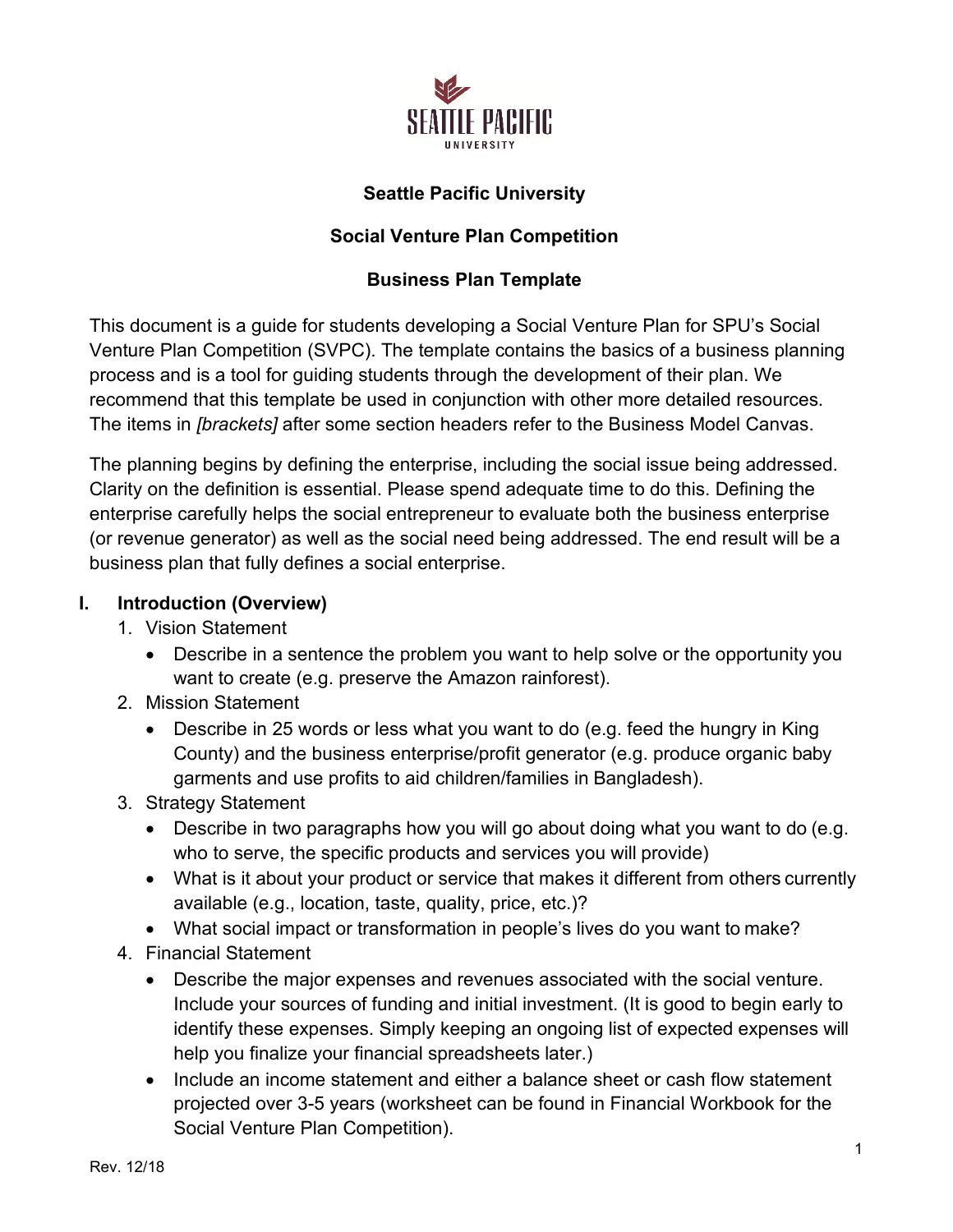## **II. Social Impact** *[ = Canvas Value Proposition]*

How will you determine the success of your venture with respect to your mission statement?

- 1. What measurements or metrics will you use (e.g., number of clients fed; number of clients without hunger; number of clients earning livable wages)?
- 2. What are the 3-5 keys to success in this business those factors that are really important to those you serve?
- 3. How will you report these to your investors, donors and external audiences?

# **III. Market Research:** *[ = Canvas Targets, Relationships, Pathways]*

Develop a clear understanding of the market you will be serving (i.e., the target market) and how you will reach that market. With respect to social ventures, the market will be both a social or human need and a product or service. Think about the following questions:

- 1. How will you identify your customers (buyers) and clients (recipients) and the extent of their needs?
	- Identify important demographics, psychographics, etc. Include size of market (e.g., number of people needing the service).
	- How easy is it to enter this market?
	- Are there barriers or obstacles to providing this product or service?
- 2. What other organizations, if any, serve the same group or a similar group of people? In other words, is there competition?
	- Briefly describe what they do and how well they do it.
	- How different is your product/service and social service from what is currently available? What advantages does your products/service bring that others do not? How does your product or service compare to those of other organizations in terms of the keys to success?
- 3. What are the important cultural, political, social, and economic factors influencing your ability to serve your client group?
	- Briefly describe what these factors are, their relative importance, and how you will deal with them.
- 4. How will you decide the price?
	- At what price can you make and sell the product or services so you will cover all costs (including the repayment of your initial investments and any debt)?
- 5. What are your options for advertising and promoting your product or service? How will you determine an advertising and promotional program and its costs?
	- What will the cost be to carry out the program?
- **IV. Production and Distribution** *[ = Canvas Key Activities, Key Resources, Partnerships]*
	- 1. What are the specifications of the product or service and the social service?
	- 2. How will the product/service be produced? The social service?
		- What fixed assets (plant, equipment, etc.) will you need and how much will it cost?
	- 3. How will the product/service be distributed? The social service?